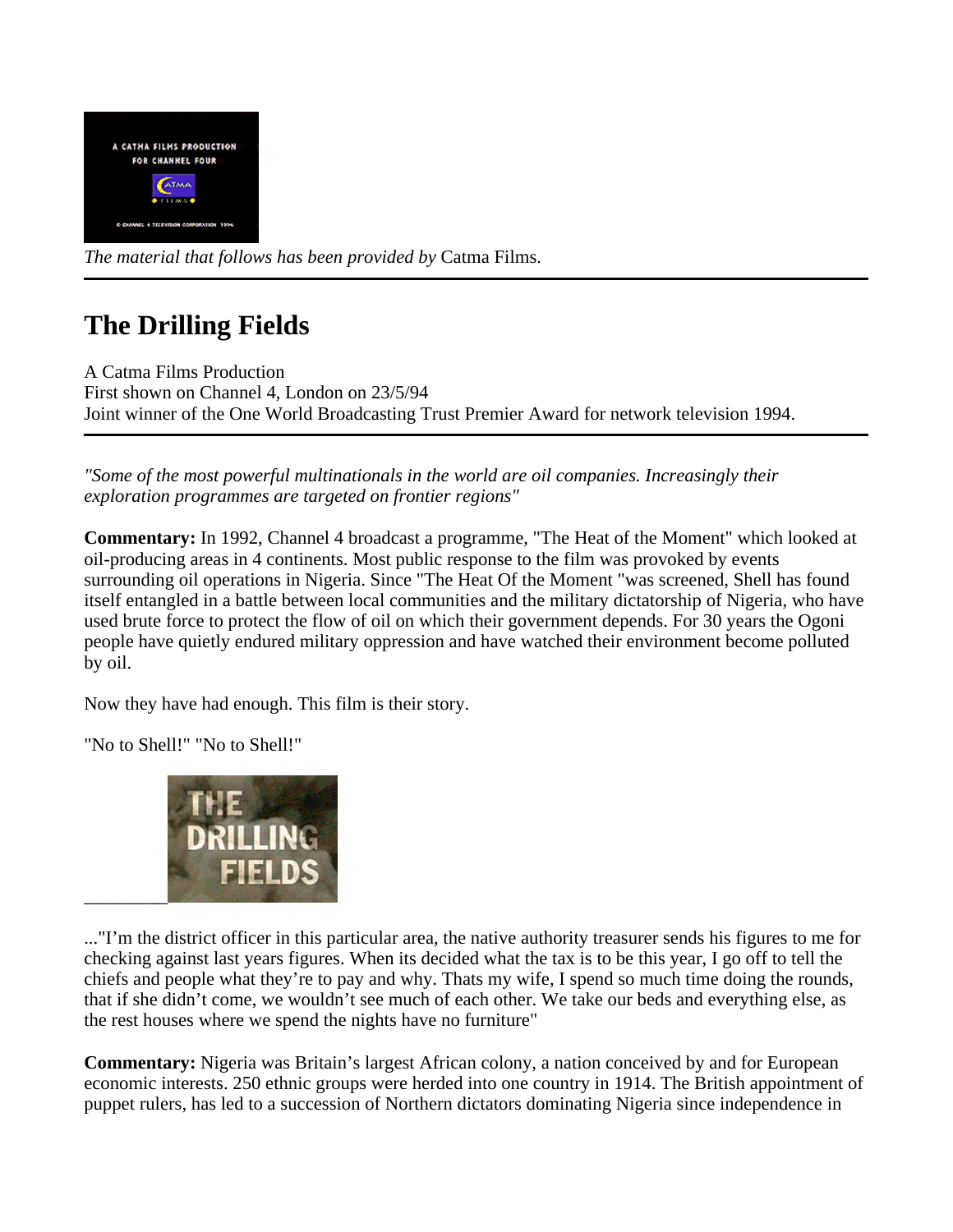#### 1960.

The Anglo-Dutch company, Shell, struck oil on the Niger Delta in Southern Nigeria in the late fifties. Oil soon became Nigeria's largest source of revenue and was the central issue in the Biafran civil war in 1967, when the oil rich eastern region tried to break away from Nigeria. The rebels surrendered in 1970 after 1 million people had died either through warfare or famine. Since the boom of the seventies, when oil exports earned 100 billion dollars, people from the oil-producing areas have seen money pouring from the delta into Lagos , where it has been concentrated in the hands of the military.

Resentment has grown towards Shell and other oil companies, who are seen as being in league with the dictatorship. Shell, now one of the world's largest multinationals, accounts for 50% of Nigeria's daily oil production. Although 95% of Nigerias foreign earnings comes from oil, the Niger delta remains poor. 6 million people depend on its fertile fishing grounds and agricultural land, which are under threat from oil pollution

Ken Saro-Wiwa is a prolific writer and publisher, he is popular leader of the 500,000 Ogoni people, leading a campaign against the activities of the military government and oil companies, who he feels have exploited his people

# **Saro-Wiwa**

"The Ogoni are a farming and fishing people, they have lived in a very fertile area that produced most of the food that was eaten on the delta proper for a very long time. Shell found oil in the Ogoni area in 1958, since then they found about 6 oil fields in an area that has the highest population density in Africa which is about 1,500 people per square mile"



**Commentary:** For the last 30 years, farmers have had to compete with oil companies for the limited space available. Ogoni land has yielded about 30 billion dollars in oil revenues, however, most of the people are living in poverty. The environmental cost of oil production has been high. At Ebubu in 1970, a Shell pipeline carrying crude oil spilt onto farmland. As a clean-up measure, the oil was burnt leaving a semi-solid crust 5 metres thick.

#### **Saro-Wiwa**

"What we are walking on now is crude oil not soil. This land is lost forever, for the next thousand years nothing is going to grow here. You're a doctor a medical doctor, all this must have had a terrific impact on the people of Ebubu?"

# **Dr Olua O Kamalu**

"Exactly, you can see because when the sun hits this thing it melts and it evapourates into the atmosphere increasing the carbon dioxide and carbon monoxide content and you know if you live purely by rainwater, since this stream, you can see has been completely destroyed. So, the chemical now the carbon monoxide and the high concentration of carbon dioxide gets dissolved in water and what they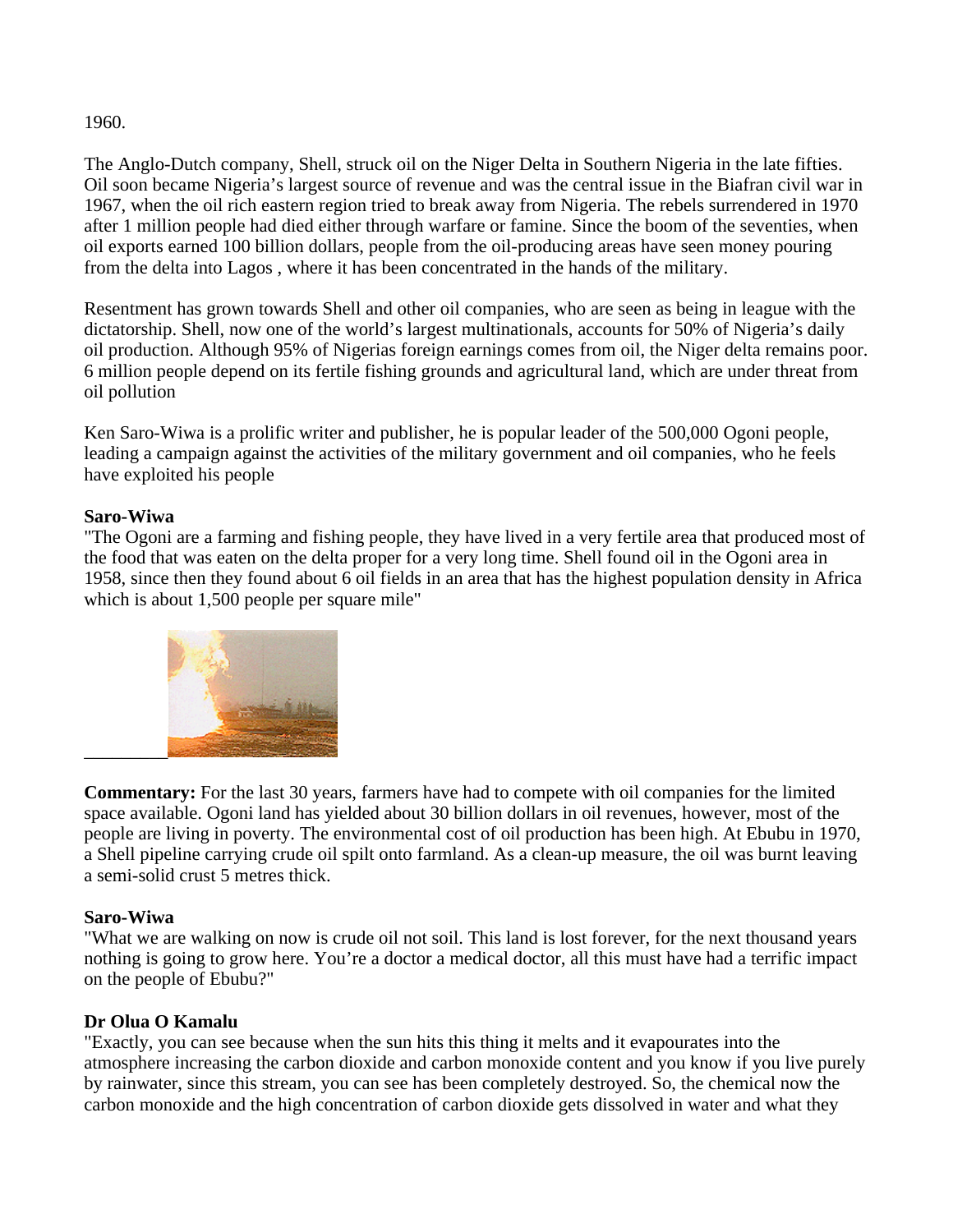drink is acid water."

#### **Saro-Wiwa**

"I understand they have awarded contracts for the clean up of this place and the place is supposed to have been cleaned up. Infact in their books it has been cleaned up twice".

# **Dr Olua O Kamalu**

"Well you have seen it for yourself whether this place has been cleaned, you can see it."

**Commentary:** Despite being approached for an interview, Shell declined to take part in this programme. At Korokoro flow station, Shell have been careful to protect their machinery with fencing, but no fencing protects villagers from the poisonous waste which is released only a few minutes away from their homes.

# **Dr Gary Leton, Ex- Chancellor, Rivers State University**

"We were known to be good farmers, we produced a lot of food, infact we were supposed to be the breadbasket of the state, but now we are importing food, not producing enough again for ourselves. So we feel the effect of hydrocarbons, these gases in the atmosphere, its affecting us, affecting our health, affecting our crops and affecting the whole environment"

#### **Saro-Wiwa**

"What you see behind us here is the sort of experience that the Ogoni people have to live with all their lives. This spill has been going on for the last 6 weeks. This sort of pollution to live with it in an area where land is in very high demand is completely destructive of the community"

#### **Osaro- O Gboro Okochi, cassava farmer, Eleme**

"This is the entire farm I have. I have nowhere else where I can grow food to eat and I have 9 children, 2 have already died. You should not get annoyed, but you should tell Shell to come home so they can settle this problem, this problem of spillage is common here in Tai, Gokana and Khana. This is how Shell has been treating everyone here"

# **Chief GNK Gininwa, Korokoro**

" When crude oil touches the leaf of a yam or cassava, or whatever economic trees we have, it dries immediately, its so dangerous and somebody who was coming from, say, Shell was arguing with me so I told him that, I'm sorry my dear, I know that you're an engineer, you have been trained, you went to the university, I did not go to university, but I know that what you have been saying in the university sleeps with me here so you cannot be more qualified in crude oil than myself who sleeps with crude oil"

**Commentary:** Between 1976 and 1991, on the delta as a whole, official figures quote 2,976 oil spills, which averages to almost 4 every week, amounting to 2.1 million barrels. According to the Ministry of Petroleum, most spills were caused by such factors as equipment failure and corrosion.

Although The Nigerian High Commission in London were unable to give us an interview, they did make this statement.

'It is true that the exploitation of oil by some of the multinationals in our country has its environmental consequences.However, the multinationals are the same as those exploiting oil in other parts of the world. They can, therefore be said to be reasonably aware of the environmental hazards and the need to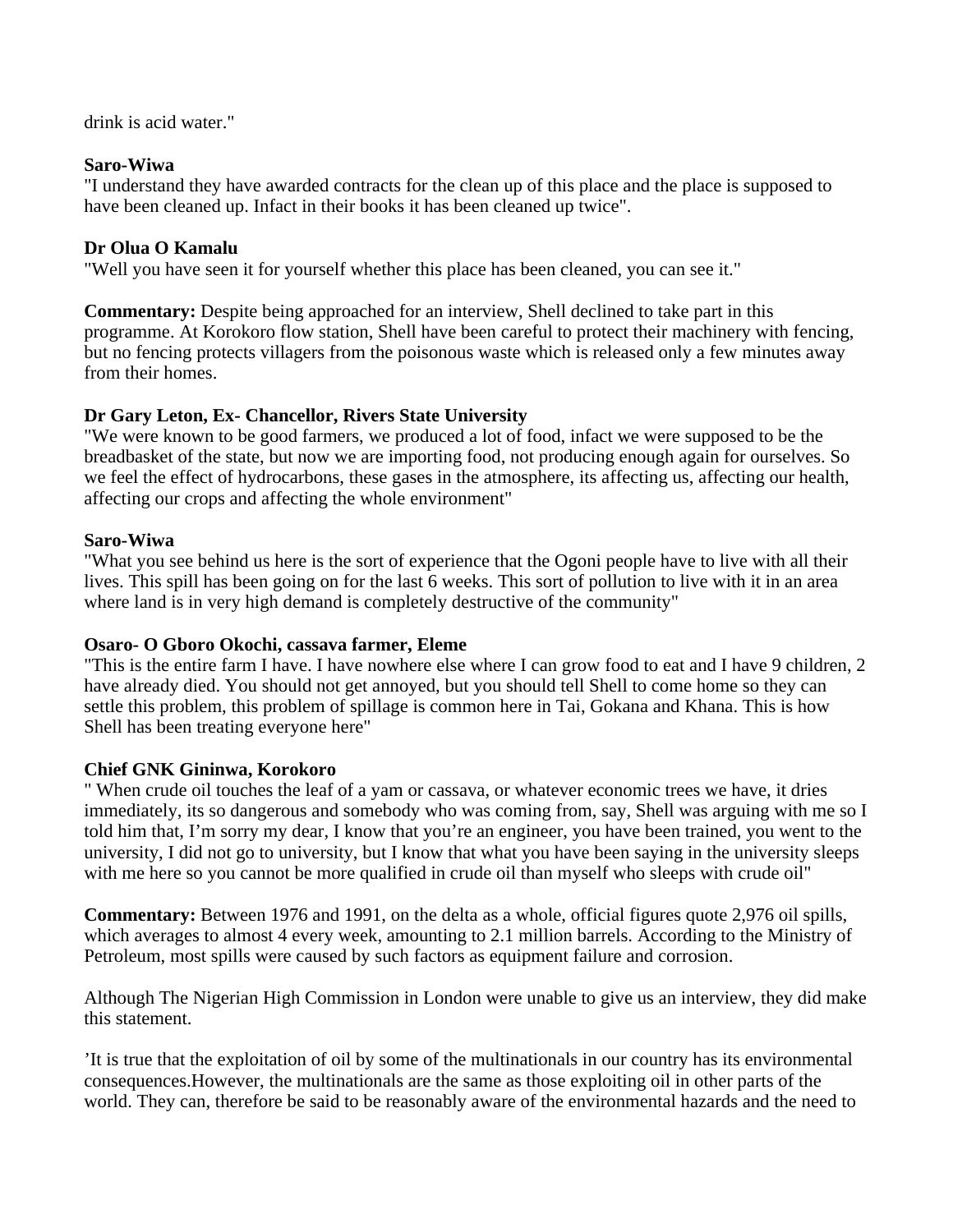take remedial measures both precautionary and curative. Ogoni land is one of the first places in Nigeria in which oil prospection was undertaken. It is, therefore, true to expect that the environmental impact could be more pronounced'- **Alhaji Abubakar Alhaji, Nigerian High Commissioner, London.**

**Commentary:** Despite the danger of blowouts, pipelines cut through the village of Kegbara Dere.

#### **Martha Naakuu, Kegbara Dere**

"Shell has taken away our village, we have nothing in the farms anymore and they don't pay us, all our yams are gone, we are hungry, anything we plant does not yield, they pass their pipes over our farmland, when there are oil spills they refuse to pay compensation. If they don't want to deal with us, they shouldn't come to our village"

# **Chief GNK Gininwa, Korokoro**

"Shell is a multinational company, they are being supported by the federal government so its little or none we can do, we don't have anybody here, our children are not going to school for us to graduate into anything. We are not staff of Shell company, we are not in the federal government. So, even if we send our papers they are all ending up in wastebasket. So nothing no reaction. What do we do? are we going to carry gun? Are we soldiers? We don't have that power and we are very law-abiding citizens, so we don't resort our differences by violating or fighting. If we do that they will kill all of us "



# **Saro-Wiwa**

"On occasions, when villagers have protested against the activities of Shell, the Nigerian police have been called in very swiftly and sometimes with fatal results to the protesting villagers. So, we have been to a very large extent powerless, powerless in the context of Nigerian politics where a small group of people, a minority who have no protection under the constitution, because its the organised banditry which goes in the name of government in Nigeria does not provide for minority rights at all"

**Commentary:** This is the village of Umeuchem, 10 miles from Ogoni, where a neighbouring ethnic group, the Etche, held a protest against Shell. This devastation was the result of the brutal suppression by the Nigerian mobile police, of their peaceful demonstration in October 1990. These pictures were filmed a year later, with the village still in ruins. According to the resulting judicial inquiry, 495 houses were destroyed and an estimated 80 people killed.

This villager wished to remain anonymous

#### **Witness**

"The people demonstrated because they had seen Shell continually exploit their land without adequate compensation in any form, in the form of paying for the land, crops or providing basic social amenities"

**Commentary:** The judicial inquiry points out that "The present system, whereby oil companies negotiate settlements with native illiterate villagers always ends in an unfair and unequal deal for those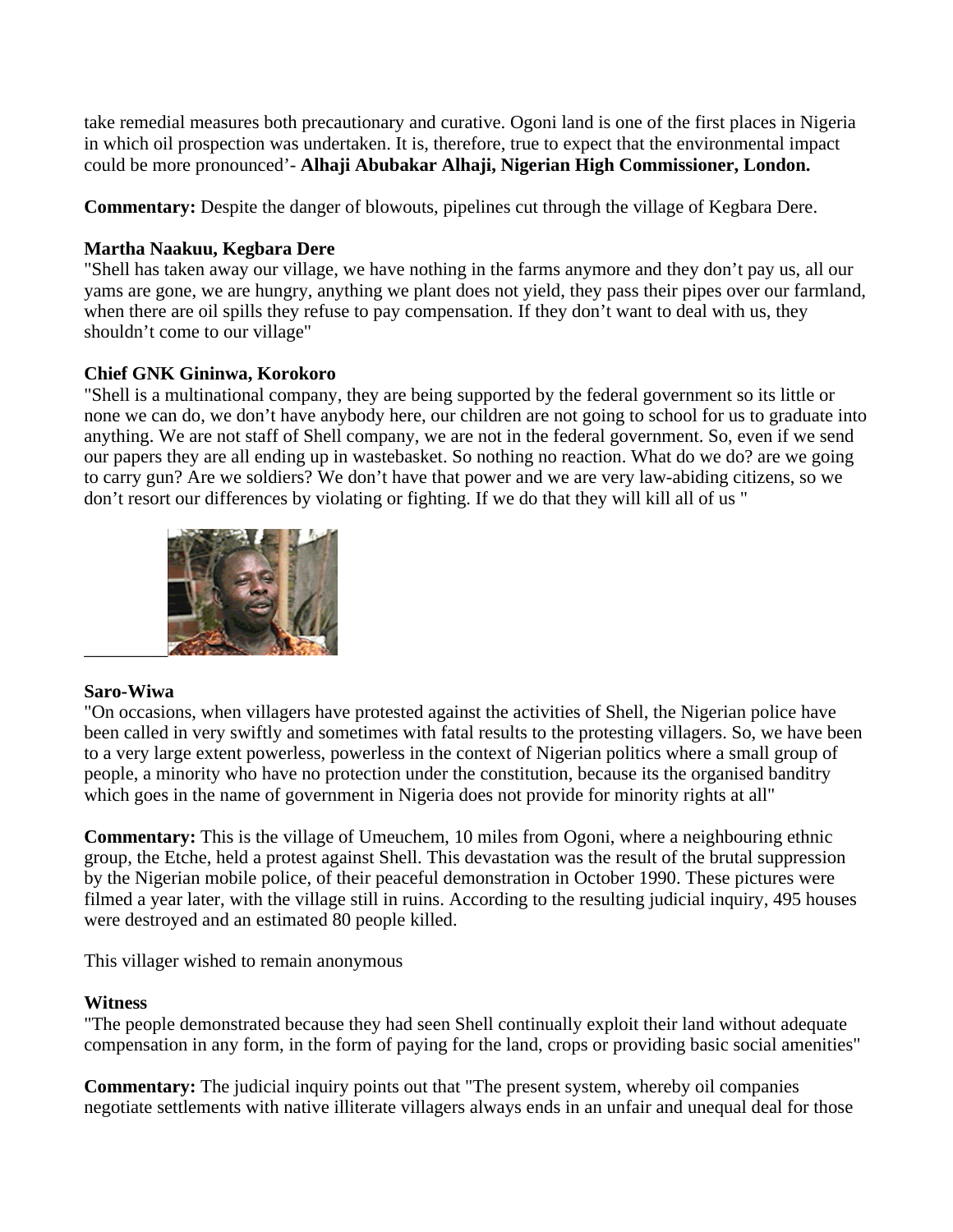farmland owners"

#### **Witness**

"The demonstrators on the first day of the incident ate oranges, drank palm wine, exchanged alms of friendship with Shell police and their workers without knowing that Shell had secretly invited the Nigerian police"

**Commentary:** Shell's letter to the state commissioner of police warns of an impending attack from the villagers on its operations and urgently requests protection by preferably the mobile police. However, the judicial inquiry found no evidence of a threat from the villagers.

# **Witness**

"They just leashed terror on the peaceful demonstrators and started killing and maiming whoever came their way and in the process so many villagers died. As if that was not enough, the following day, more mobile policemen regrouped, arrived at the village with armoured car, with all dangerous explosives, with all sophisticated weapons and started burning all the houses in the village, cutting down all economic trees, killing anybody they see and burning those they killed"

**Commentary:** The commission recommended the prosecution of those police officers responsible for the killings, however, none have been brought to justice by the authorities

# **Shehu Othman, oil analyst**

"I have no reason to doubt that Shell does get the state to intervene on its behalf whenever it is in conflict with the communities in the oil-producing areas. Considering the strategic importance of oil to the Nigerian state and nation, the willingness of the state to draft police, armed police whenever there is a conflict is a testimony to that"

**Commentary:** Despite the experience of Umeuchem, protests against Shell escalated. Other ethnic groups voiced their concerns. For the first time on the delta, an international campaign began attracting worldwide attention. This was the movement for the survival of Ogoni people which was spearheaded by Ken Saro-Wiwa

#### **Saro-Wiwa**

"The Ogoni people have now decided to make a last ditch stand against the government and against Shell that hve ripped them off for the last 35 years."

# **Crowd**

"WE WANT FREEDOM!"

**Commentary:** Ken Saro-wiwa is president of the Movement for the Survival of Ogoni people, known as MOSOP. The Ogoni people had issued an ultimatum to Shell and government, demanding royalties from the oil and compensation for environmental damage suffered since 1958. They had received no reply.

# **Saro-Wiwa**

"MOSOP is at this moment busy mobilizing Ogoni people, creating an awareness among them, for the dangers which threaten them, from the point of view of the environmental degradation and the pollution of Ogoni land and also the political marginalization and what to do about it"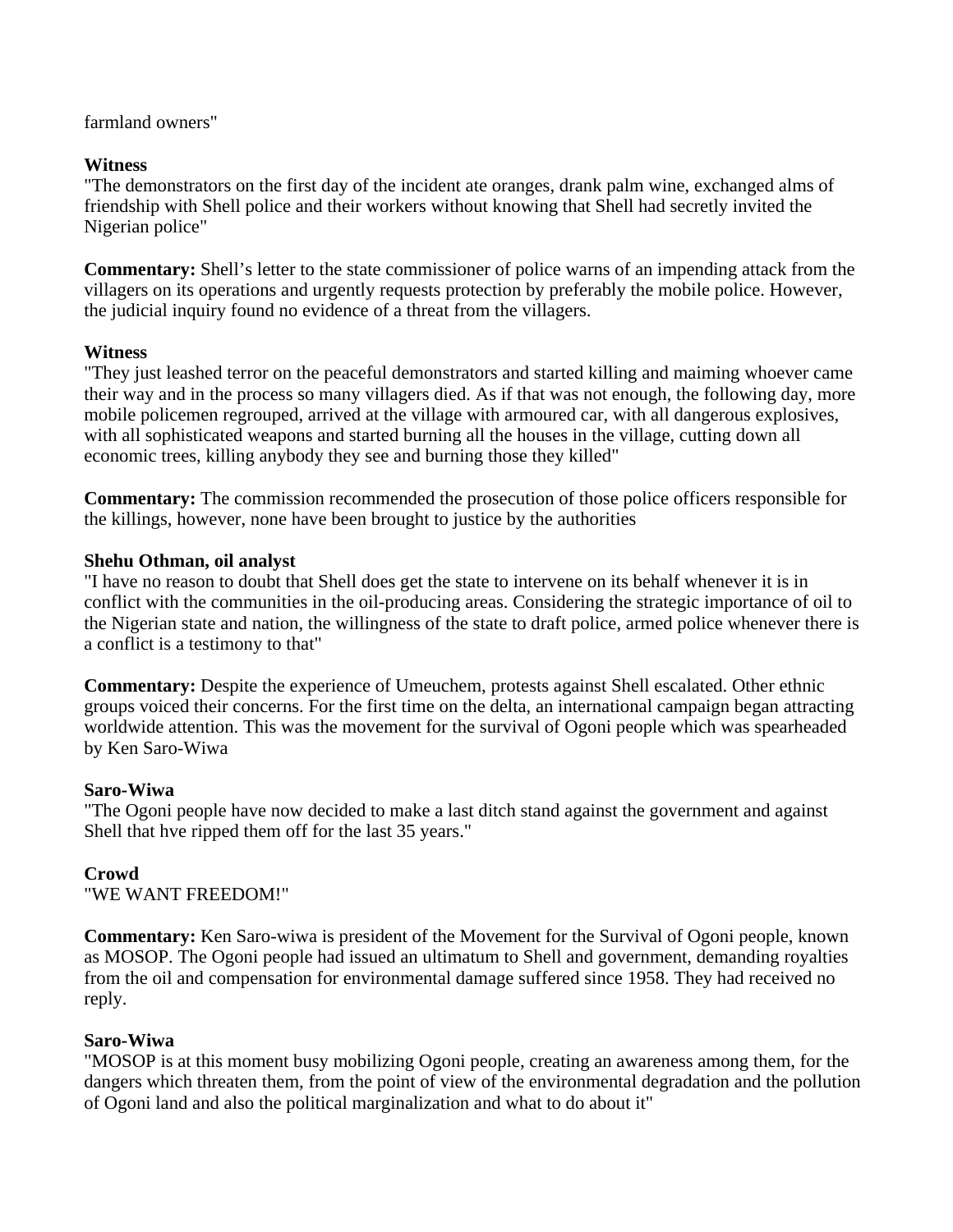In early 1993, the year of the worlds indigenous people, the movement became fully motivated

Ogonis celebrated their peaceful campaign with Ogoni day, when 300,000 people took part in marches in all 6 kingdoms.



**Banner reads:** *'Ogoni day 1993, International year of the worlds indigenous people' 'Save our environment' 'Kegbara dere for MOSOP'*

# **Saro-Wiwa**

"Ogoni day in 1993 was a most exhilarating experience for me. It was wonderful to see a people who had been docile for so long. It was good to see fear no longer a part of them and on that day when I saw the large number of people streaming into Bori from their various villages, I really felt a sense of fullfillment. If I had died the day after that, I would have died a very happy man indeed"



# **Saro-Wiwa**

"From today onwards, Shell is declared Persona non grata in Ogoni"

# **Crowd**

"No to Shell"

**Commentary:** In January 1993, a Shell worker was badly beaten, so staff were withdrawn from Ogoni, resulting in the closing off of 28,000 barrels of oil per day. In February, Shell held a meeting in London to discuss the deteriorating situation, the memo of which specifically referred to Saro-wiwa.

'...Ken Saro-Wiwa is using his influence at a number of meetings, last year in Geneva at the UN Commission on Human Rights....PA departments to keep each other more closely informed to ensure that movements of key players what they say and to whom is more effectively monitored to avoid unpleasant surprises..'

Shell were most concerned that international campaigning arising from the Ogoni situation could harm their reputation. In April, Saro-Wiwa experienced continued harassment from the military authorities, he was arrested twice and released on both occasions.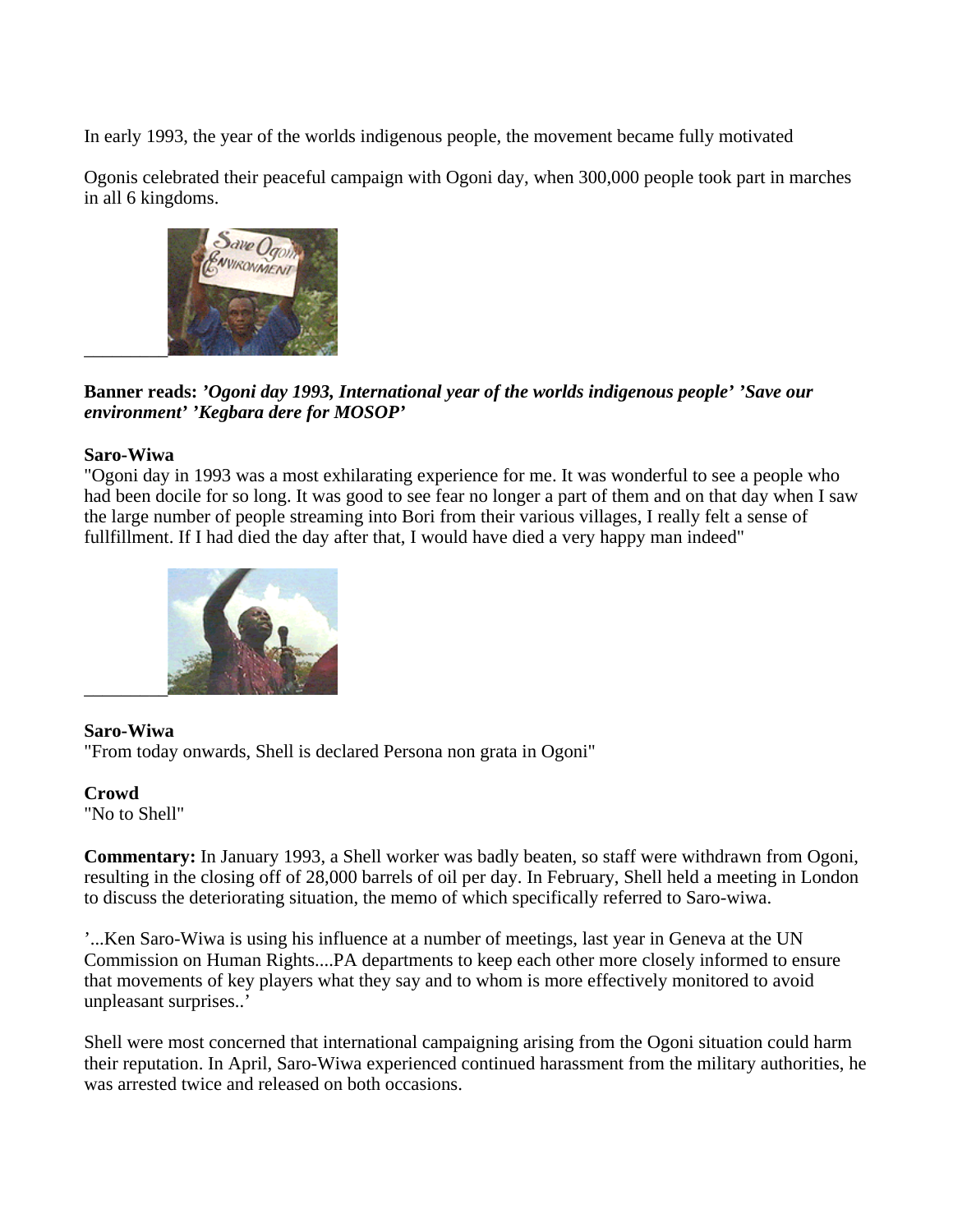#### **Saro-Wiwa**

"The United Nations recognises the rights of all the worlds indigenous people. Indigenous people have been cheated through laws such as are operated in Nigeria today, through political marginalization they have driven certain people to death. That happened in America and in Australia. They are trying to repeat it in Nigeria and we do not want it. We say no! [repeat] In recovering the oil that has been stolen from us, I do not want any blood spilt, not of an Ogoni man, not of any strangers amongst us. We are going to demand our rights peacefully, non-violently and we shall win" "yes!"

#### **Saro-Wiwa**

"On 30th of April 1993, Willbros, the American contracting firm, were laying pipelines for Shell, in Ogoni territory and we had noticed that they were accompanied by soldiers. Mrs Korgbara is a farmer, and when she noticed that her farm was being bulldozed, she turned up with a number of other farmers to question why this was happening"

#### **Karalolo Korgbara, Biara**

" My farm was destroyed and I was retrieving the remains.When I went there to gather what they'd destroyed, they shot my arm and severed it. There is nothing I can do now, I can't farm. They've paid me no money, they have done nothing. They brought alot of soldiers who shot at us, injured us because of something we own"

**Commentary:** After the shootings, there were 4 days of protests. On the last day one of the protesters was shot dead. Amnesty International was critical of the way the soldiers had been used to suppress the crowds.

#### **Saro-Wiwa**

"Our struggle is non-violent, but even if the Nigerian government were to bring a gun, brought with policemen or army to shoot us when we are protesting, if they shoot 10 people today, tomorrow 20 more people will come "



**Commentary:** General Babangida, Nigeria's dictator, had been in power since 1985 through a coup d'etat. Although he had promised an end to military rule and a return to democracy, the Election had been postponed 3 times and all political candidates had to be screened by him. Increasing discontent, forced him to set the election date for June 12 1993. Ogonis, through Saro-Wiwa's leadership, decided to boycott the election, as the constitution does not recognise minority rights.

On election day, Ogoni youths barricaded roads and seized ballot boxes.

#### **[barricades read:** *'no election' 'no 1989 constitution, love Ogoni or leave us alone']*

"The reason why we shouldn't vote now is because of the fact that if we vote we're voting for aspects of accepting the constitution of Nigeria, which section 42, sub-section 3, states that all mineral resources,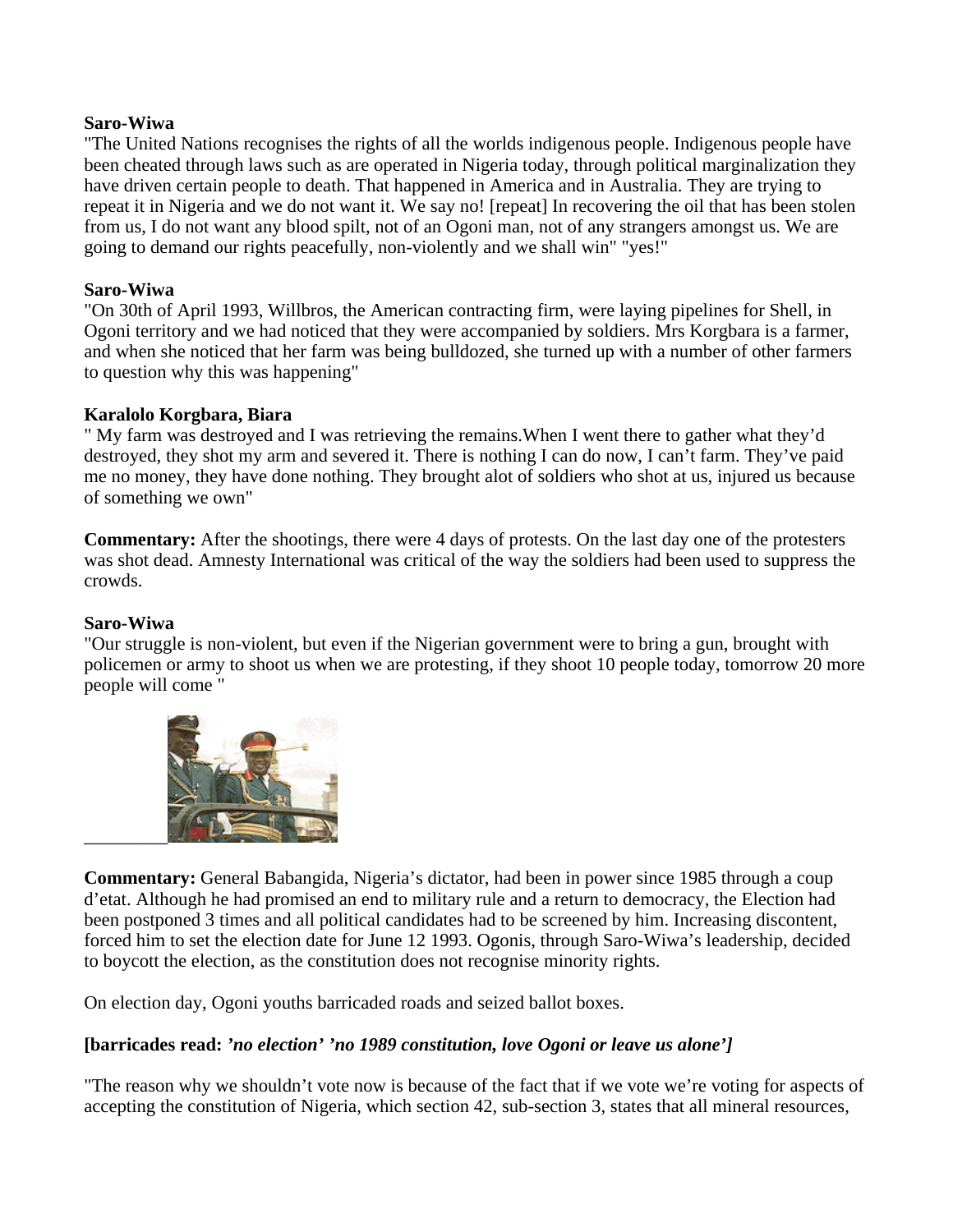everything in each of the lands, belongs to the federal government and that is what we are not in support of and we know that if the president is elected into power automatically he is going to swear in this constitution, and even plan it like that and we don't want a situation where that constitution will still be imposed on the Ogonis"

"Now why don't you vote first and later on negotiate with whoever is President?"

"No!!"

**Commentary:** Nigeria was in a state of chaos when Babangida annulled the results of the presidential election, because of what he called malpractice. The military's broken promise of a return to civilian rule caused widespread rioting. Babangida accused Pro-democracy activists of being unpatriotic, and a clampdown began.

# **Babangida**

"They threaten fire and brimstone, they tred the path of confrontation and sometimes treason..."

**Commentary:** Saro-Wiwa's passport had been confiscated on the eve of the election to prevent him from attending a UN human rights conference in Vienna. On 21st June, he was arrested by 15 armed security agents. It was feared that the government would charge him with treason, which was punishable by death.

This action outraged the Ogonis and large scale protests demanded his release. As Saro-Wiwa's health deteriorated, Amnesty International declared him to be a Prisoner of Conscience. After a month of extensive national and international pressure, he was eventually charged with sedition and released on bail on July 22nd.

# **[placards read** *'viva Ogoni!' 'why harass Saro-Wiwa' 'MOSOP is non-violent]*

**Commentary:** As tensions on the delta increased, the government dispatched soldiers to seal Ogoni off, then on 30 July, Ogoni police were mysteriously drafted away from the area. 5 days later, the Ogoni town of Kaa was attacked , the military described the incident as an ethnic clash between the Ogonis and the Andonis, but both sides denied any dispute existed. As an ethnic group, Andonis are greatly outnumbered by the Ogoni and relied on selling their fish at Kaa market which was destroyed in the attack.



# **Danu Mark, Kaa**

"Before the attack, before the armed men came in to kill us, the policemen from here were ordered to leave - so there was no one here to attack them. Everything was destroyed, my home was burned to the ground. There is no market, I am living just like this, it is only by the grace of god. There is nothing I can do. There was no quarrel between the Ogoni and the Andoni. This was all designed by the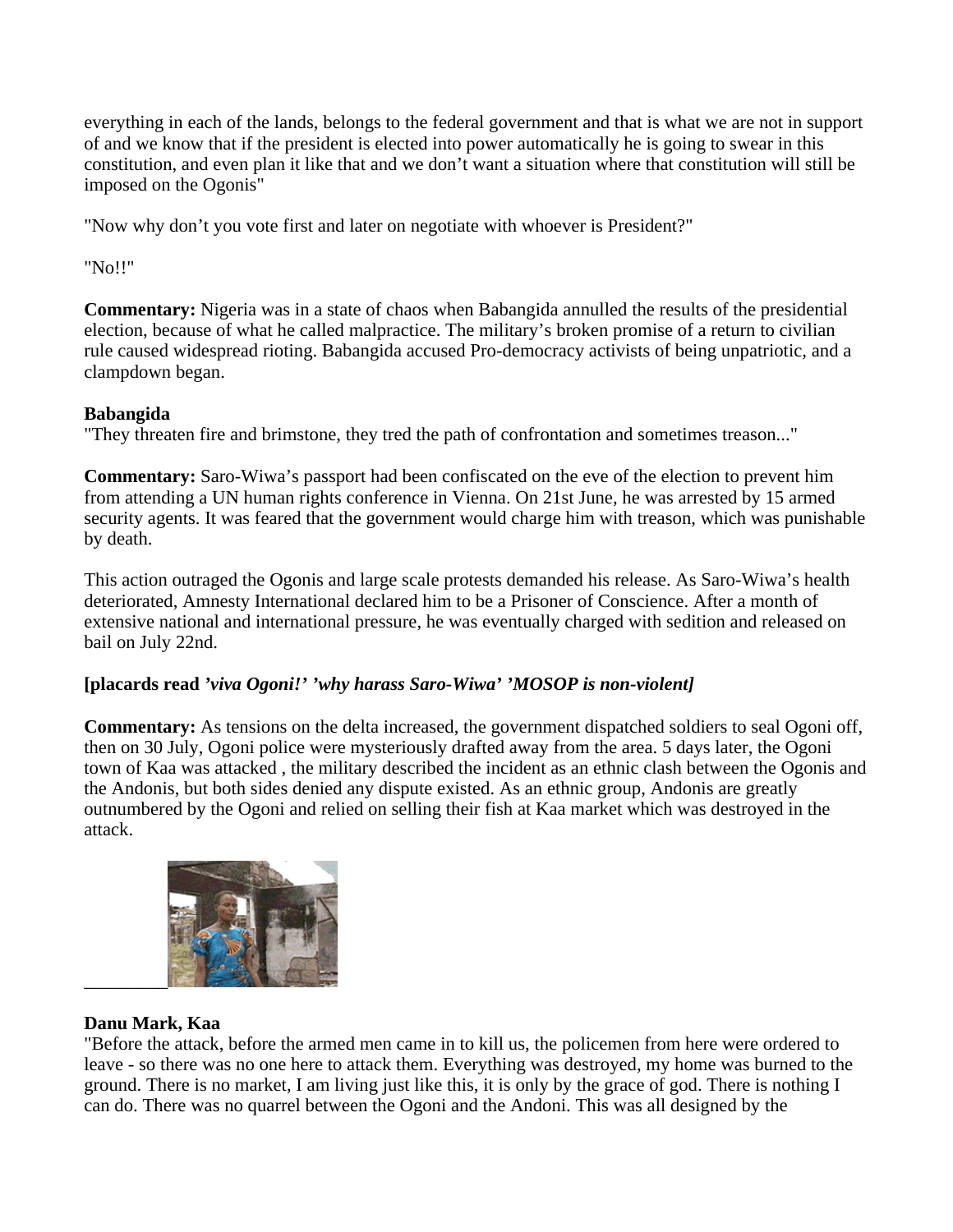government"

**Saro-Wiwa** "What weapons you say they used?"

**Moses Deekor** "Heavy weapon, dynamite and grenade"

**Saro-Wiwa** "grenades?"

**Deekor** "..they throw it..house catch fire..empty house we ran away"

**Saro-Wiwa** "You had nothing at all"

**Deekor** "Nothing we didn't think of anything fight ..we were surprised to see that so we had to run away and they start to kill this number of people..245 people"

**Saro-Wiwa** "245"

**Deekor** "Yes sir"

**Saro-Wiwa** "At what time did this attack start?"

**Deekor** "It was 11:30 till about 5 '0'clock in the evening"

**Saro-Wiwa** "Till 5pm..can you estimate the number of them of them who came here?"

**Deekor** "No, when the thing happened we ran away..number of people..you cannot stand and count"

**Saro-Wiwa** "I see, large numbers"

**Commentary:** Amnesty International believes that the removal of Ogoni policemen from the area and the failure to restore order in Kaa, suggest the military supported the attack. Due to growing discontent in the wake of the annulled election, Babangida was forced to resign. However, the military remained in control and on 26 August, a former director of Shell Nigeria, Ernest Shonekan, was installed as interim president.

#### **Shonekan**

"..do solemnly swear that I will faithful and bear true allegiance to the federal republic of Nigeria"

**Commentary:** Rioters in Lagos demanded a return to democracy. On the 15 September, a series of unprovoked brutal attacks on 10 Ogoni villages resulted in the deaths of a further 750 people and left 30,000 people homeless. Houses and property were burnt and economic trees cut down. The harrowing footage you are about to see, was filmed in Kpean by Ogoni people a few hours after the raiders had left.

#### **Eyewitness 1**

"My fathers name is Efale Wakina, I was standing and I was hiding with my father, so before I know they started shooting. I was running then they were shooting all around, and they killed my father inside, so I ran. Before I could come back to see they have killed him and cut off his 2 legs"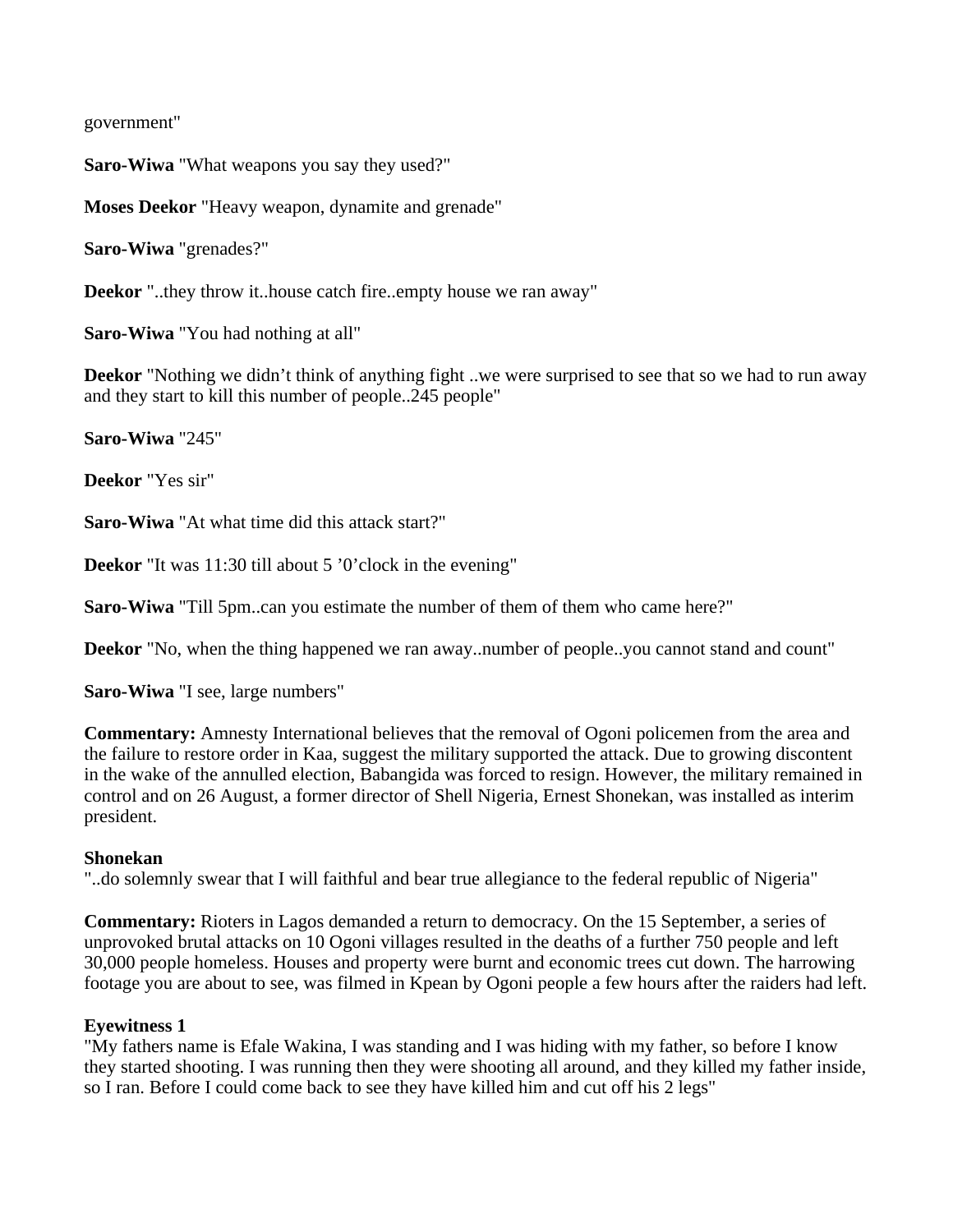# **Eyewitness 2**

"As I was hiding here, looking to see what was happening, they whistle, their commander whistled. I attempt to count them, there were over 500 but i could not give the correct number, they whistle with a different language, they did not even use the Andoni language"

# **[scrawl on wall***'don't come..?***]**

#### **Saro-Wiwa**

" I think that it was a military punishment for the Ogoni people because the traditional enemies of the Ogoni people had become very upset about what the Ogoni people were doing in protest against the destruction of the environment and the political marginalization of the Ogoni people, so this was to teach them a lesson I presume"



# **[scrawls on walls:** *'Saro on Friday we shall hold responsible and Mr. Constance Wiwa tomorrow morning' 'I must attack the Ogonis' 'Ogoni kingdom you try' 'take 2 saro-wiwa'***]**

# **Professor Claude Ake, UN World Commission on Development and Culture**

"I don't think it was purely an ethnic clash, infact there is really no reason why it should be an ethnic clash and as far as we could determine, there was nothing in dispute in the sense of territory, fishing rights, access rights, discriminatory treatment which are the normal causes of these communal clashes"

**Commentary:** The military government appointed Claude Ake as head of the commitee to look into the causes of the attacks, but while the professor was at a United Nations Conference, a Peace Accord was drawn up involving 4 representatives from the communities involved, the state government, security agents and Shell.

#### **Professor Claude Ake**

"It was done with unseemly haste, there was no attempt to show any humanitarian concern for those who were wounded those who were displaced. No programme of rehabilitation and they just told people well stop fighting thats it go home, in particular I felt that we should have looked closely into the intensity of the fighting and the military sophistication of the conflict because this did seem to suggest that what was involved was more than a community conflict. One could not help getting the impression that there were broader forces which might have been interested in perhaps putting the Ogonis under pressure probably to derail their agenda "

**Commentary:** Although the Nigerian High Commission in London were unable to give us an interview they did make this statement.

#### **Alhaji Abubakar Alhaji, Nigerian High Commissioner :**

'Fortunately, there are well-meaning persons among the Ogoni community who realize that violence does not pay. This view point is very strong but is being played down by the militants among the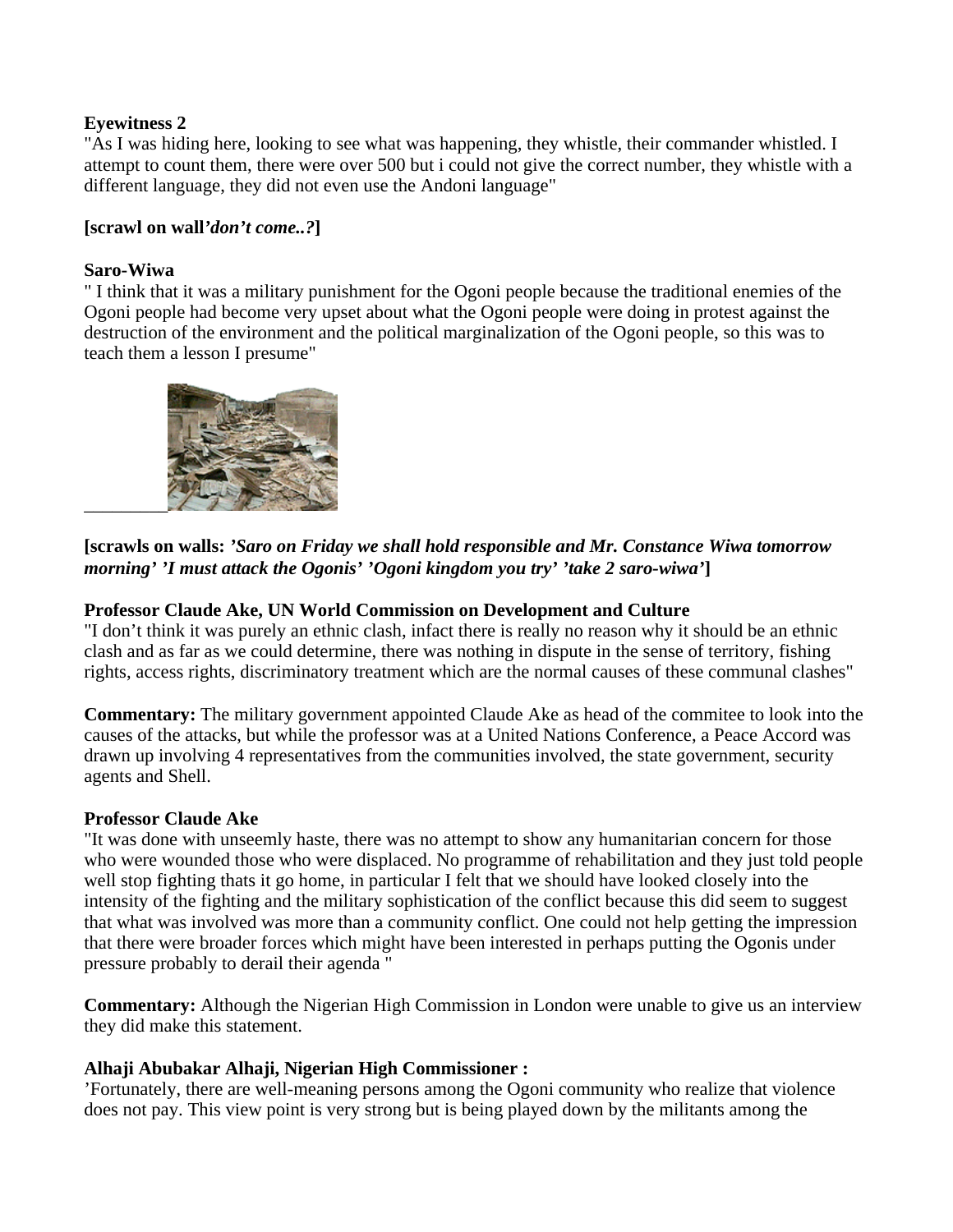pro-violence elements who not only intimidate and terrorize their fellow communities into submission but also put up a false innocent image in embarking on an international campaign alleging genocide being committed against their people.'

**Commentary:** One of the peace accord declarations was for a resumption of economic activities. Saro-Wiwa refused to sign, as he was opposed to Shell restarting oil production and demanded a commission of inquiry into the massacres to allow a lasting peace. 3 weeks after the peace accord, Shell claim that they received a phone call about a fire outbreak at Korokoro flow station. Despite tension in Ogoni, Shell sent in firefighting trucks to check their property.When they arrived in Korokoro, villagers were suspicious as there was no fire. They denied the team access to the flowstation. A letter from Shell to the Rivers state governor claims that the fire trucks had been seized, and that a second team sent by Shell were victims of an attack by the community, claims which the villagers strongly deny.

'We regret to inform you of the attack on the team comprising 24 armed personnel and 2 drivers which went to Korokoro to dialogue with the chief of the community'

**Commentary:** One villager was shot dead, 2 other villagers including a 72 year old man, sustained serious bullet wounds. Many others were beaten.

#### **Paul Sunday**

"My name is Paul Sunday. We were at home on the 25th of October last year so some people came and started shooting that was all, we were not having quarrel with any neighbouring village, when they came they start shooting. "

**Commentary:** According to Shell "The team exercised extreme restraint, in the face of the attack...'. The dead villager, Uebari Nnah, only 18 years of age was given a heroes funeral.

# **[grave reads:** *'late Mr Uebari Nnah was shot dead on 25th Oct, 1993 by Nigerian soldiers at Korokoro-Tai***]**

#### **Shonekan**

"I will take the most honourable and dignified step of resigning with immediate effect"

**Commentary:** On November 17 in yet another coup, interim president, Ernest Shonekan, was replaced by the defence minister, General Sani Abacha, who was seen as the real power behind the many previous dictators.

#### **Abacha**

"I have had extensive consultations within the armed forces here and other Nigerians in a bid to find solutions to the various political, economic and social problems which have engulfed our beloved country"

**Commentary:** On December 12th, raiders, this time said to be from the Okrika community, attacked an Ogoni settlement in Port Harcourt. 63 people were killed and houses were destroyed using explosives and machine guns. The 2 day attack took place less than 2 miles away from state police headquarters. Yet they did not intervene to help Ogoni people, many of whom had been made homeless by previous attacks.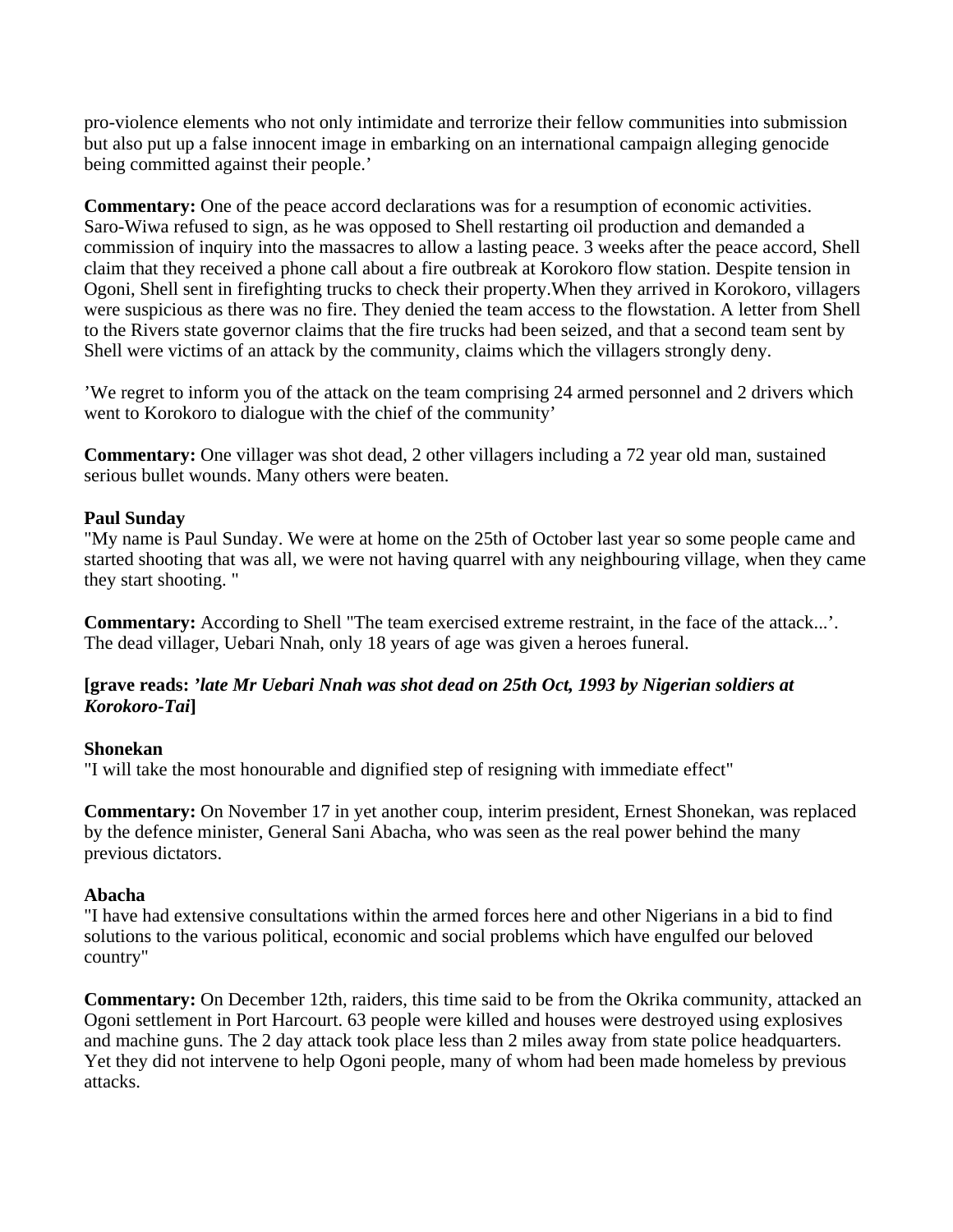

"You have no place to stay" "yes, no place" "This thing happened which time?" "One 'o clock in the night" "Which night was that?" "Monday night" "What happened" "I came back from work, fire burn my house and all my property..?" "Which day be that?" "Last Sunday, I came by the house Monday morning" " Was fire accident or people cause it?" "People cause it"

**Commentary:** Ogoni week was planned for January 1994, to celebrate their cultural festival and mark the end of the UN year for indigenous peoples. However, the military prevented it from taking place, except for the church service which was surrounded by soldiers.

# **[singing** *'Onward christian soldiers'***]**

The guest of honour was missing....

# **Saro-Wiwa**

" I woke up in the morning and found there were troops at my gate. My chauffeur alarmed at the presence of the soldiers tries to lock the gate but then they order him to come out and I watch as 3 blows are rained on him and he's finally kicked in the stomach and is lying sprawled on the floor. They finally gain entry and infest the area making sure that I do not go out and no member of my family, my household gets out. All day and all night for 3 days I have to suffer this particular inconvenience, but I guess I'm used to it and I expect a lot more of it"

**Commentary:** On January 19, at Saro-Wiwas invitation, the military visited Ogoni in an attempt to begin a dialogue and put an end to tensions in the area.

# **Lt. Col. DM Komo, Military Administrator of Rivers State**

"We want to ensure and we want to, we appealed the last time and I'm still appealing now, that most of the demands of the various communities, including yours, can be met by the government, but that can only be met if there is a climate of peace and fears and suspicions are removed from our minds"



# **[placards read: 'pollution kills Ogoni', 'our land is our life']**

# **Don Etiebet, Petroleum Minister**

"And we want to take this opportunity to assure you that your problems are our problems, we want to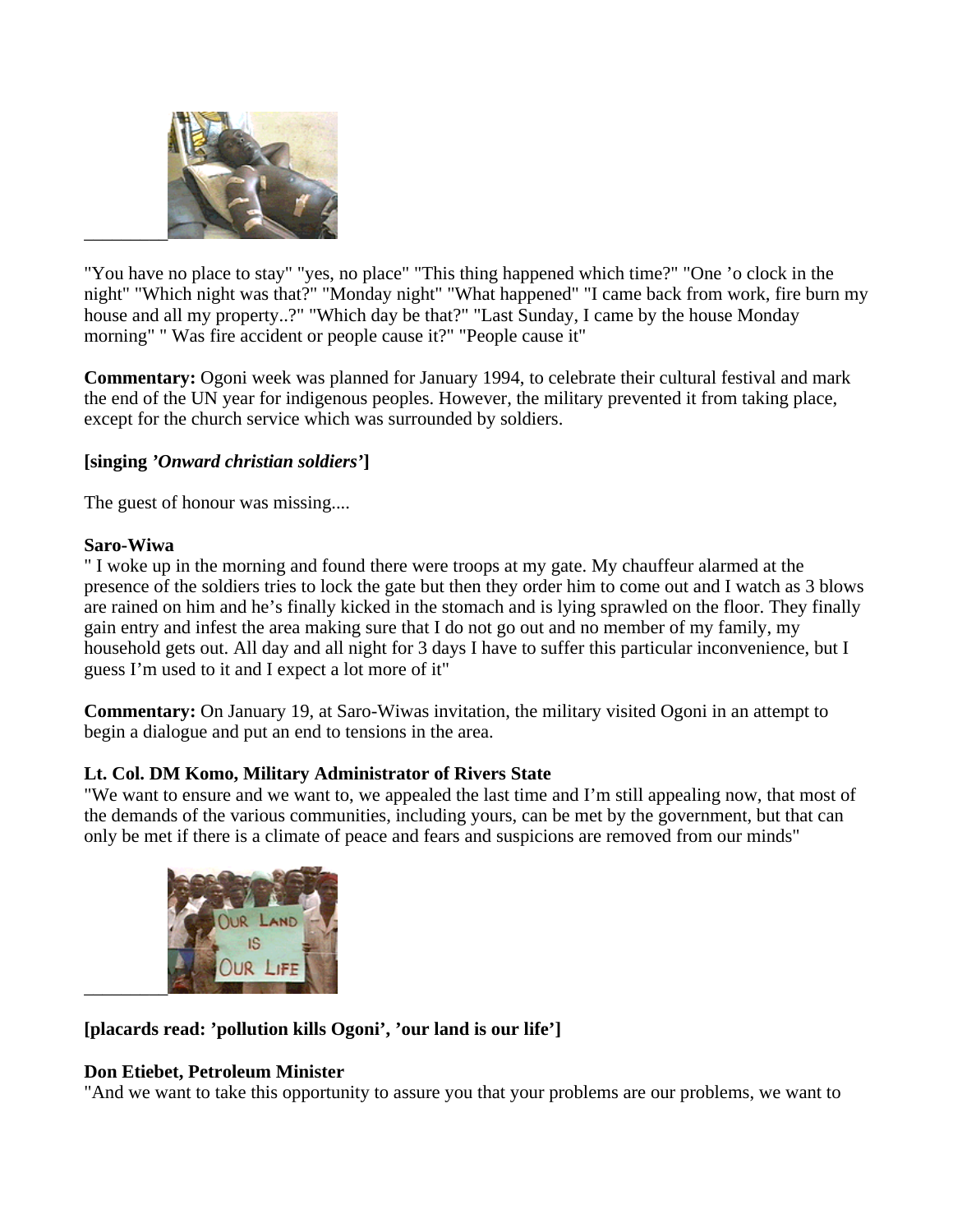take this opportunity to tell you that government is not oblivious of the several invitations that have been emanating from these communities and that government is determined to bring all these disruptions of activities in this area to a halt in no distant future"

# **[placard reads:** *'rehabilitate Ogoni refugees'***]**

#### **Saro-Wiwa**

"On behalf of the entire Ogoni land, its chiefs, people and spirits and on behalf of the movement for the survival of the Ogoni people, MOSOP, I say, welcome to our shell-shocked land"

**Commentary:** There is still no end to the pollution and the repression. This blowout occurred in the village of Kpor, the smoke from which can be seen at the funeral of Baritonle Kpormon, aged 29, who was shot by soldiers at one of the checkpoints which still riddle Ogoni.

#### **Saro-Wiwa**

"The struggle itself is about hope. If I didn't think there was hope in the future, I would not be encouraging anyone to struggle the way we are doing now. Its a rich land, its well-blessed. If we can get the oppressors out of the way, if we can get the pollution to stop, I am sure that Ogoni would be a happy land"

song:

"Be proud, be proud, Ogoni people be proud We shall no longer allow the world to cheat us"

[repeats]

On the night of the UK broadcast, announcement after credits over still of Ken Saro-Wiwa was as follows:

"At 1 a.m. this morning, Ken Saro-Wiwa was abducted from his home by the Nigerian military. His whereabouts are unknown."

Commentary - Cathy Tyson Voice-overs - Michael Kitchen and Godwin Poi Original Music - Mark Hawkins Graphics - David Ward Rostrum Camera - Ken Morse Archive - BBC, COI, Greenpeace, Ken Saro-Wiwa, NTA, National Film Archive and Reuters TV Thanks to - Richard Boele, Shelley Braithwaite, Gemini Audio, Raman Kaushal, Lyton Aviation, M2 Facilities, Platform Film & TV, Profile Video and RNTV Camera - Kwiku Arthur UK Camera - Guy Newton and Denis Cullum UK Sound - Ant Spring On-line Editor - Brian Allen Dubbing Editor - Lance England Production Accountant - Patrick Browne Production Manager - Simon Gray Editor - Sally Hilton Writer/Researcher - Kay Bishop